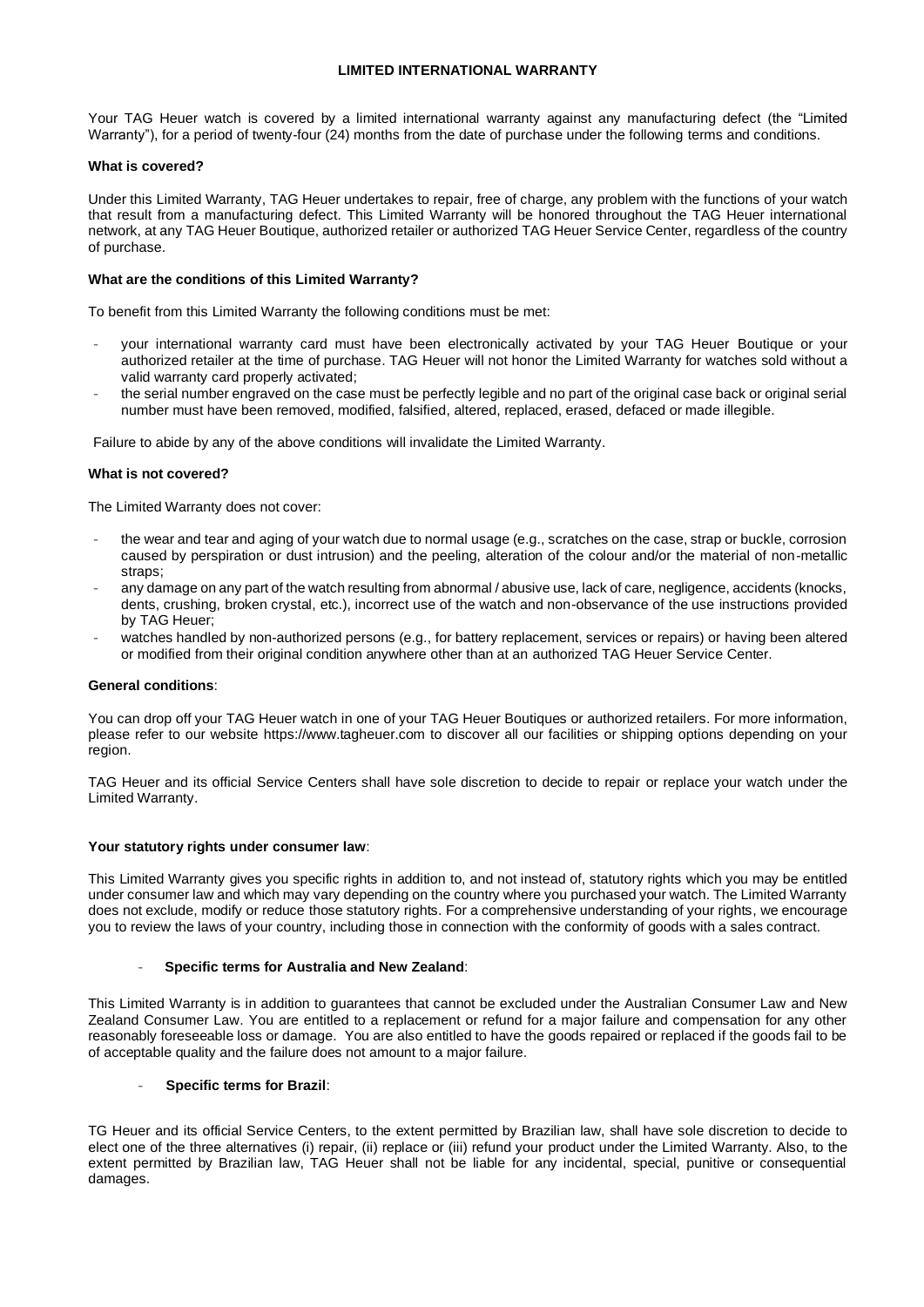#### - **Specific terms for France**:

This Guarantee is in addition to other rights and remedies available to you under French law, which cannot be excluded. Notwithstanding anything to the contrary in the Guarantee, in addition to the Guarantee, TAG Heuer is liable for the French legal (i) guarantee of conformity described in articles L217-3 et seq. of the French Consumer Code, and (ii) guarantee against hidden defects in the conditions set out in articles 1641 to 1649 and 2232 of the French Civil Code. With respect to the guarantee against hidden defects, according to article 1641 of the French Civil Code "*the seller is bound to a guarantee against hidden defects in the thing sold that render it unfit for its intended use, or that so impair its use that the buyer would not have bought it, or would only have given a lesser price for it if he had known of the defects*", and to the first paragraph of article 1648 of the same Code "*an action resulting from redhibitory defects must be brought by the buyer within two years from the discovery of the defect*".

• For products bought before January 1st, 2022: With respect to the guarantee of conformity according to articles L217-4 and L217-5 of the French Consumer Code (former version) "*the seller shall deliver a product which conforms to the contract and is held liable for any lack of conformity which exists upon delivery. He is also held liable for any lack of conformity caused by the packaging or the assembly instructions, or the installation when the latter has been put under his responsibility by the contract or has been carried out under his responsibility*" and "*the product conforms to the contract:* 

*1. If it is suitable for the purpose usually associated with such a product and, if applicable: -if it corresponds to the description given by the seller and has the features that the seller presented to the buyer in the form of a sample or model; - if it has the features that a buyer might reasonably expect to have considering the public statements made by the seller, the producer or his representative, including advertising and labeling. 2. Or if it has the features defined by mutual agreement between the parties or is suitable for any special requirement of the buyer which was made known to the seller and which the latter agreed to*". In addition, an "*action resulting from a lack of conformity lapses two years after delivery of the product*" (article L217- 12 of the French Consumer Code, former version).

In addition, with respect to this Guarantee, "*when the buyer asks the seller to carry out repairs covered by his commercial guarantee upon the acquisition or the repair of a movable asset, the period of any resultant shutdown of seven days or longer shall be added to the unexpired term of the guarantee. The said period shall run from the time when the buyer requests assistance or the time when the product in question is taken out of service pending repair, should this be subsequent to the request for assistance*" (article L217- 16 of the French Consumer Code, former version).

For products bought as of January  $1<sup>st</sup>$ , 2022: With respect to the guarantee of conformity according to article L217-3 of the French Consumer Code "*The seller shall deliver a product which conforms to the*  contract and to the criteria set forth in article L. 217-5. The seller is also held liable for any of lack of *conformity which exists at the time of the delivery of the product within the meaning of article L. 216-1, which appear within two years as from such delivery*. (…) *The seller is also held liable, during the same periods, for any lack of conformity caused by the packaging, or the assembly instructions, or the installation when the latter has been put under his responsibility by the contract or has been carried out under his*  responsibility, or when the incorrect installation, carried out by the consumer as provided for in the contract, *is due to shortcomings or errors in the installation instructions provided by the seller. This guarantee period applies without prejudice to articles 2224 et seq. of the French Civil Code. The starting point of the limitation period for the consumer's action is the day on which the consumer becomes aware of the lack of conformity*". According to article L217-4 of the French Consumer Code, "*the product conforms to the contract if it meets, in particular, where relevant, the following criteria: 1. It corresponds to the description, type, quantity and quality, particularly with regard to the functionality, compatibility, interoperability, or any other characteristic provided for in the contract; 2. It is suitable for any specific purpose sought by the consumer, brought to the attention of the seller at the latest at the time of the conclusion of the contract and which the seller has accepted; 3. It is delivered with all accessories and installation instructions to be provided in accordance with the contract; 4. It is updated in accordance with the contract*." According to article L217-5 of the French Consumer Code "*In addition to the criteria of conformity to the contract, the product is in conformity if it meets the following criteria: - It is suitable for the purpose usually associated with a product of the same type, taking into account, where appropriate, any provisions of European Union*  law and national law as well as any technical standards or, in the absence of such technical standards, *specific codes of conduct applicable to the sector concerned; - If applicable, it has the features that the seller presented to the consumer in the form of a sample or model, before the conclusion of the contract; (…) - If applicable, it is delivered with all accessories, including the packaging, and installation instructions that the consumer might reasonably expect to have; (…) - It reflects the quantity, quality and other characteristics, including in terms of durability, functionality, compatibility and safety, that the consumer might reasonably expect for products of the same type, considering the nature of the product as well as the public statements made by the seller, by any person upstream in the transaction chain, or by a person acting on their behalf, including advertising or labelling*".

In addition, with respect to this Guarantee, "*when the consumer asks the guarantor during the course of the legal guarantee or the commercial guarantee granted to him upon the acquisition or the repair of a product, to carry out repairs covered by this guarantee, the period of any resultant shutdown suspends the unexpired term of the guarantee until the delivery of the repaired product. The said period shall run from the time when the consumer requests assistance or the time when the product in question is taken out of*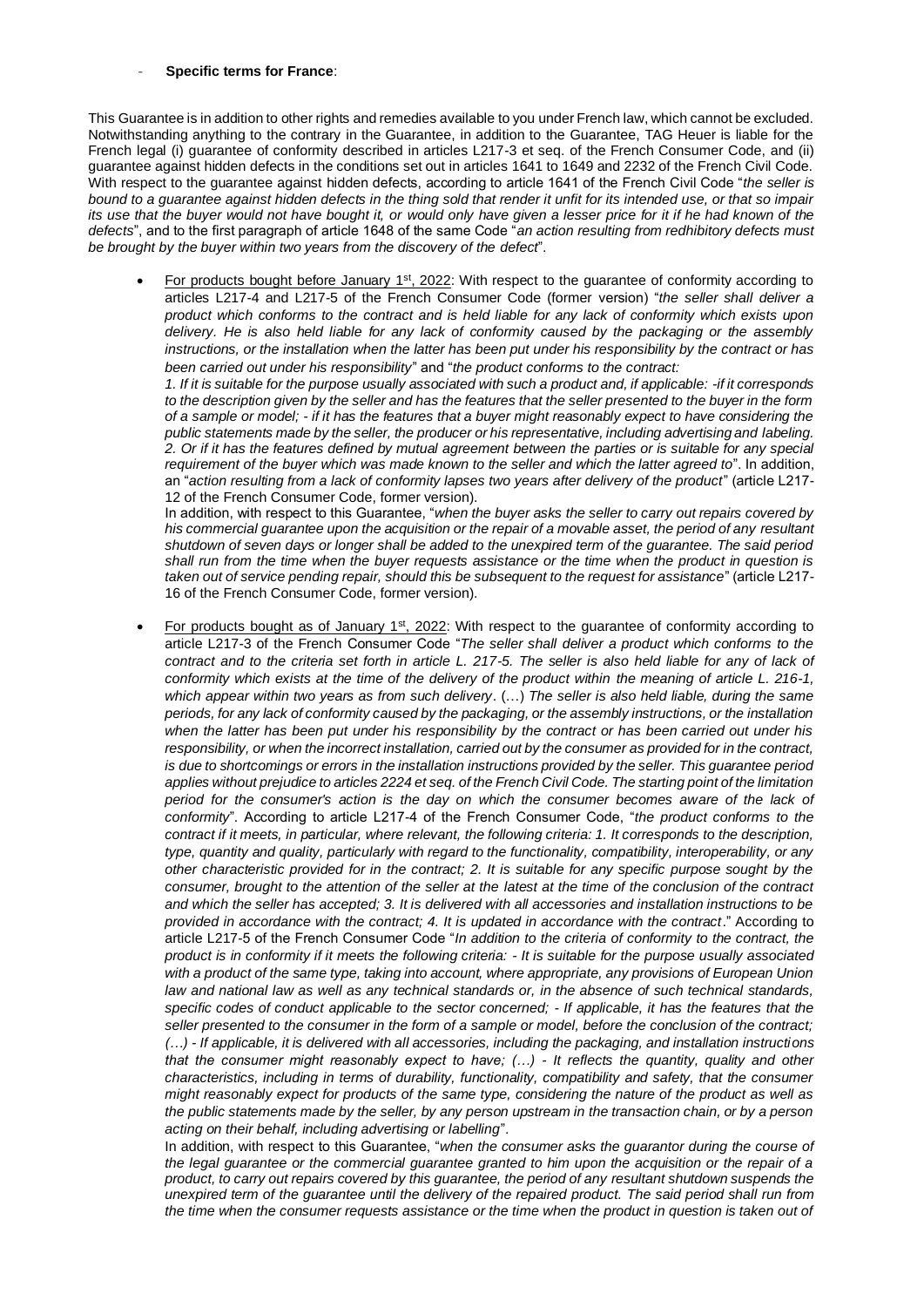*service pending repair or replacement, should this starting point be more favorable to the consumer. The guarantee period is also suspended when the consumer and the guarantor enter into negotiations for an amicable settlement*" (article L217-28 of the French Consumer Code).

## - **Specific Terms for Germany**:

The conditions of the Limited Warranty do not apply to rights granted under statutory warranty and consumer protection laws. This Limited Warranty is in addition to other rights and remedies available to you under the laws of Germany, which cannot be excluded. Nothing in this Limited Warranty purports to limit, modify, take away from, disclaim, exclude or suspend any mandatory guarantee requirements provided or non-excludable statutory rights you may have under the laws of Germany, in particular the statutory warranty and consumer protection rights under Sec. 434 ff., 474 ff. German Civil Code (*Bürgerliches Gesetzbuch, BGB*).

Irrespective of the rights granted under the Limited Warranty, if your product is defective and does not conform to contract at the time of delivery, you are entitled by Sec. 434 ff. 474 ff. BGB, at your choice, to a replacement or to have the product repaired. If we are not able to replace or repair your defective product or refuse to do so, you may be entitled to revoke the purchase agreement, reduce the purchase price or demand damages or reimbursement of futile expenditure.

In addition to the conditions set forth in this Limited Warranty form above, the Limited Warranty does not apply in the events of a lack of fitness for a particular purpose and uninterrupted or error-free operation. The statutory warranty and consumer protection rights, in particular Sec. 434 ff. 474 ff. BGB, are not limited, modified, taken away, disclaimed, excluded or suspended thereby. TAG Heuer shall not be liable for any incidental, special, punitive or consequential damages arising out of or in connection with the Limited Warranty. In this respect, TAG Heuer shall only be liable on the merits of willful misconduct (*Vorsatz*) or gross negligence (*grobe Fahrlässigkeit*). The aforesaid limitation of liability shall not apply in case of damages to the life, the body or the health of a person; the same applies to compulsory liability according to the German Product Liability Act (*Produkthaftungsgesetz*).

## - **Specific Terms for Grand-Duchy of Luxembourg**:

This Limited Warranty is without prejudice to your rights and remedies available to you in accordance with the Luxembourg legal (i) warranty of conformity described in articles L212-1 to L-212-7 of the Luxembourg Consumer Code and (ii) warranty against hidden defects in the conditions set out in articles 1641 to 1649 of the Luxembourg Civil Code. With respect to the warranty of conformity, a professional must deliver a product which conforms to the contract and is held liable for any lack of conformity which exists upon delivery, even unknown to him. He is also liable for any lack of conformity caused by the packaging, the assembly instructions or the installation if such installation formed part of the contract or took place under his responsibility. To invoke the professional's legal warranty of conformity, the consumer must, by any means, inform the latter of the default in conformity within a delay of two years as of the delivery of the product.

With respect to the warranty against hidden defects, articles 1641 and following of the Luxembourg Civil Code state that "a *seller is bound by a warranty against hidden defects in the thing sold that renders it unfit for its intended use, or that so impairs such use that the buyer would not have bought it, or would only have given a lesser price for it if he had known of the defects*". In accordance with article 1648 of the Luxembourg Civil Code, the buyer must inform the seller of the hidden defects within a brief delay as of the moment the defect was discovered or should have been discovered.

# - **Specific Terms for Greece**:

This Limited Warranty is in addition to your rights and remedies available to you under the relevant provisions of the Greek Civil Code and Greek Consumer Protection Law 2251/1994, which cannot be excluded.

# - **Specific Terms for Hong Kong special administrative region of the people's Republic of China**:

This Limited Warranty is in addition to other rights and remedies available to you under Hong Kong law (in particular, the Sale of Goods Ordinance (Cap. 26 The Laws of Hong Kong)).

### - **Specific Terms for Italy**:

This Limited Warranty is in addition to other rights and remedies available to you under Part IV, Title III, Chapter I of the Italian Legislative Decree no. 206 of September 6, 2005 (hereinafter, "Consumers' Code" – see Articles 128 et seq.), which cannot be excluded. Nothing in the Limited Warranty purports to limit, modify, take away from, disclaim, exclude or suspend any mandatory guarantee requirements provided or non-excludable statutory rights you may have under the Consumers' Code.

Pursuant to Section 130 of the Consumers' Code, in case of a lack of conformity and at your discretion, you may request TAG Heuer to repair or replace the defective product, free of charge in either case, unless the remedy requested is impossible or disproportionate.

Moreover, at your discretion, you may require an appropriate reduction of the price or to terminate the agreement if one of the following circumstances occurs:

- the repair or replacement is impossible or disproportionate;
- TAG Heuer has not completed the remedy within a reasonable period of time;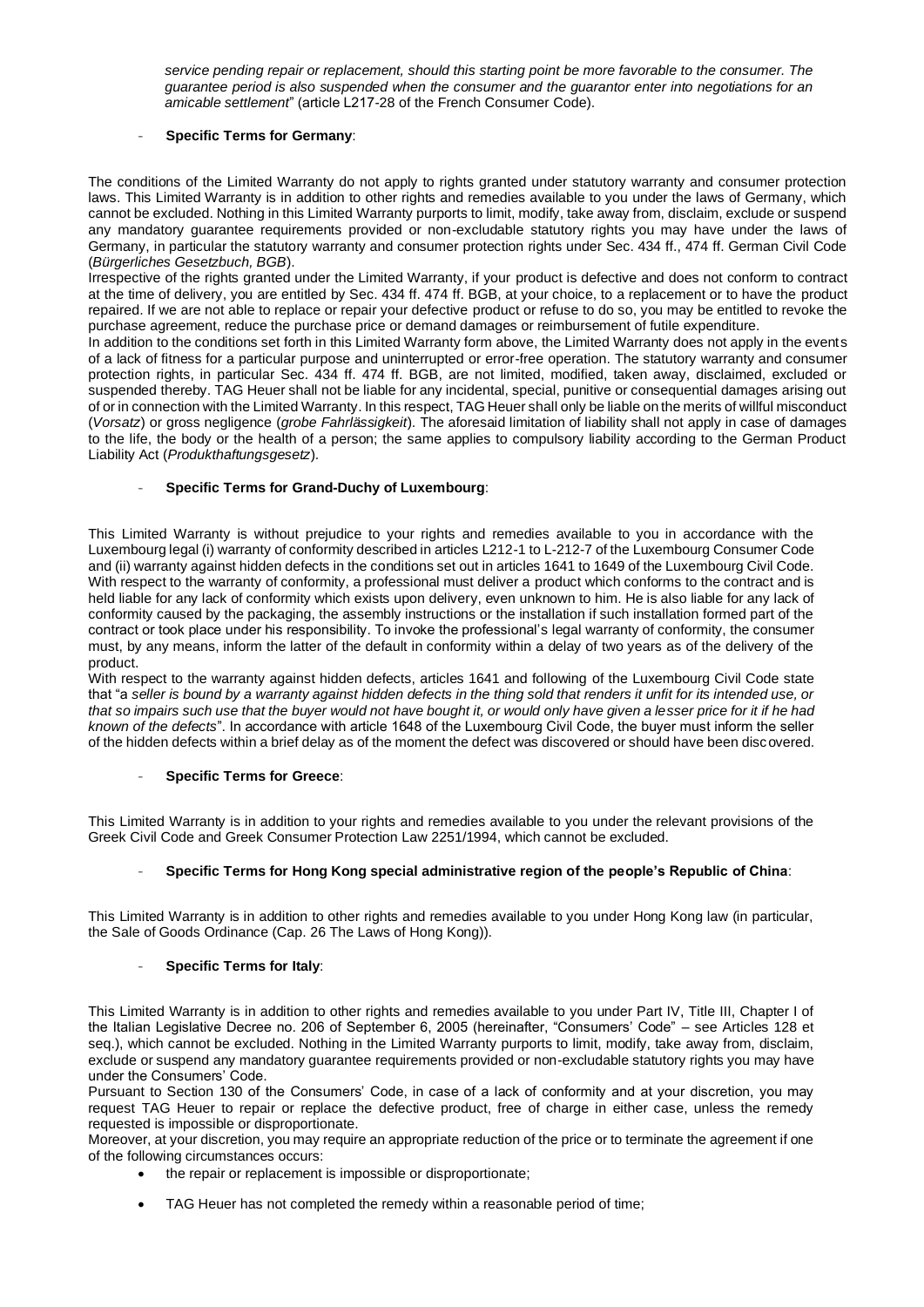• the replacement or repair previously carried out has caused significant inconveniences to you.

Furthermore, according to Section 132 of the Consumers' Code, TAG Heuer shall be held liable vis-à-vis you where the lack of conformity becomes apparent within two years from the date of the delivery of the product provided that you notify to TAG Heuer the lack of conformity within two months from the detection of this defect.

Consequently, if the defect appears in the last month of the guarantee period, you have two additional months to notify the lack of conformity. Overall, your right to exercise the legal guarantee expires in 26 months.

## - **Specific Terms for Lebanon**:

This Limited Warranty is in addition to other rights and remedies available to you under law, which may not be excluded. Notwithstanding anything to the contrary in this guarantee, in addition to the Limited Warranty, TAG Heuer is liable for the warranty of conformity and warranty against hidden defects described respectively in articles 28 and 29 of the Lebanese Consumer Protection Law ("CPL"). Pursuant to article 28 of the CPL, TAG Heuer guarantees the quality of the products and their conformity to the description that such supplier has announced. According to article 29 of the CPL, TAG Heuer guarantees hidden defects that concretely damage the products or make such products unsuitable for its proper use as resulting from their nature or from the provisions of the contract taking into consideration that this guarantee shall neither cover faults that slightly damage the products or the use of such products, nor faults customarily permissible.

## - **Specific Terms for Mainland China**:

Your product comes with guarantees that cannot be excluded under the laws of China, including Consumer Protection Law.

## - **Specific Terms for Norway**:

In addition to the rights set out in the Limited Warranty, you can complain based on the provisions in the Norwegian Consumer Purchase Act. The Act contains provisions regulating consumers' rights regarding, amongst other things, rectification, delivery of substitute goods, cancellation and right to damages. Provided that certain conditions in the Norwegian Consumer Protection Act are fulfilled, claims can be set forth up to five years after the purchase.

## - **Specific Terms for Philippines**:

This Limited Warranty is in addition to the implied warranties in accordance with the laws of the Philippines.

# **Specific Terms for Poland:**

This Limited Warranty is in addition to other rights and remedies available to you under Polish law, which may not be excluded. This Guarantee does not preclude, limit or suspend your rights vis-à-vis the seller of your product resulting from the provisions on the implied warranty for defects set out in articles 556 to 576 of the Polish Civil Code.

### - **Specific Terms for Portugal**:

To benefit from the rights granted by the Limited Warranty, you must inform TAG Heuer Service Center of the lack of conformity of your product within a period of two months from the date on which you detected such lack of conformity. Any repair or replacement should be completed within a period of thirty days, without any significant inconvenience to you.

The above manufacturer's guarantee: (i) is independent of any warranty that may be provided by the seller, for which he carries sole responsibility; (ii) does not affect your statutory rights towards the seller, the manufacturer or the distributor.

# - **Specific Terms for Puerto Rico**:

In addition to the Limited Warranty, the seller of the product is liable for the warranty against hidden defects described in Article 1363 of the Puerto Rico Civil Code for a period of six months from your date of purchase. Pursuant to Article 1363, the seller warrants that there are no hidden faults or defects in the product that make it improper for the uses for which it was intended or seriously diminish its usefulness.

### - **Specific Terms for Republic of Korea**:

For any issues in relation to consumer protection and related disputes that are not addressed in the Limited Warranty, the Framework Act on Consumer would apply.